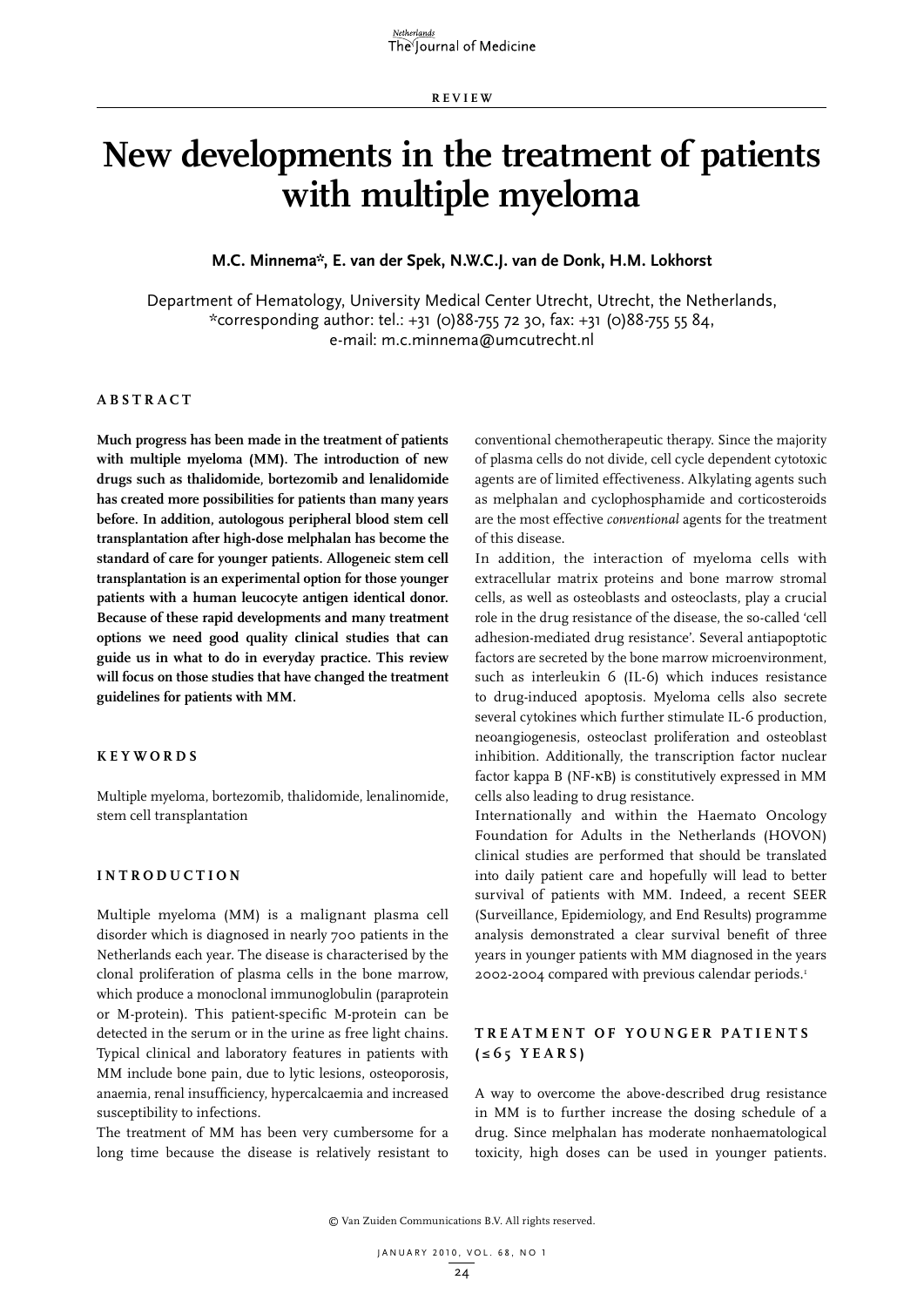However, this treatment induces severe and prolonged myelosuppression. This can be overcome by the infusion of autologous haematopoietic stem cells that are collected before the administration of high-dose therapy. This autologous peripheral stem cell transplantation (PBSCT) has no antitumour effect of its own, but is a form of rescue treatment after high-dose therapy. The presence of malignant plasma cells in the infused autologous stem cell product has no influence on the relapse risk after PBSCT, and because CD34+ stem cell selection increases the infection risk post-transplant, unselected stem cell products are used for this procedure.<sup>2</sup>

#### **Autologous peripheral blood stem cell transplantation**

Several prospective, randomised studies have been performed comparing conventional chemotherapy with high-dose therapy combined with PBSCT.<sup>3-7</sup> The HOVON 24 study compared single nonmyeloablative intensive treatment with double, intensive treatment consisting of intermediate dose melphalan with additional high-dose cyclophosphamide, total body irradiation (TBI) and autologous PBSCT in previously untreated patients. A significantly higher proportion of patients achieved a complete response (CR) on protocol treatment with the high-dose therapy (32 *vs* 13%, p<0.001) and outcome was also better in terms of progression-free survival (PFS) but not overall survival (OS).

As a result of this and other studies which demonstrated improved response rates (RR), PFS rates and in some studies also improved OS rates, autologous PBSCT after high-dose melphalan (HDM) has become the standard of care for younger patients (≤65 years) and eligible patients should always be referred to hospitals with transplantation facilities for this part of their treatment.

Another important conclusion from these studies was that achievement of a CR (negative immunofixation of serum) and very good partial response (VGPR, reduction of M-protein >90%) are significantly correlated with PFS and OS.

If this relation between remission rate and survival exists, several additional treatment strategies can be developed that increase remission rates, which should lead to better outcome in the first-line treatment of younger MM patients. One strategy is to increase the remission rate before autologous PBSCT and the other is to increase the remission rate after first autologous PBSCT.

### **Novel drugs and autologous PBSCT**

The introduction of thalidomide (Softenon) in 1999, bortezomib (Velcade) in 2005 and lenalidomide (Revlimid) in 2007 for the treatment of relapsed MM created the possibility to investigate these intensification strategies in newly diagnosed patients.

Prospective randomised studies comparing thalidomide-based induction regimens with conventional regimens such as VAD (vincristine, adriamycin and dexamethasone) followed by intensive therapy with HDM and autologous PBSCT have been performed, including the HOVON 50 study. In this study higher responses were achieved with the addition of thalidomide. At least PR was achieved in significantly more patients with thalidomide combined with adriamycin and dexamethasone (TAD) compared with VAD, 71 *vs* 57% respectively, p=0.001.8 Response after total protocol treatment including HDM and autologous PBSCT and maintenance treatment was also better in the TAD arm compared with VAD, 88 *vs* 79% (p=0.005) with also better VGPR + CR rates, 66 *vs* 54% (p=0.005).

These better RR translated into a significantly better PFS of 34 months compared with 25 months (p<0.001) after a median follow-up of 52 months (*table 1*). However, OS was not significantly different with a median of 60 months in the control arm and 73 months in the thalidomide arm (p=0.77). This is possibly explained by the difference in

| Author                                               | Conditioning                                                         | <b>ORR</b> after PBSCT                        | <b>Median EFS/PFS</b><br>(months) | <b>Median OS</b><br>(months)                |
|------------------------------------------------------|----------------------------------------------------------------------|-----------------------------------------------|-----------------------------------|---------------------------------------------|
| Barlogie et al.<br>$2006^6$                          | $VAD + 3$ cycles cyclo/<br>etoposide/cisplatin/dex<br>$\pm$ T 400 mg | Double PBSCT<br>CR rate only<br>43 vs 62%     | Est. 50 $\nu s$ 60                | Est. 86 vs not reached<br>(n <sub>s</sub> ) |
| Lokhorst et al.<br>2000 <sup>8</sup>                 | $VAD$ vs $TAD$                                                       | 79 vs 88%                                     | $25 \nu s 34$                     | $60 \nu s$ 73 (ns)                          |
|                                                      | T 200 mg                                                             | $CR+VGPR$<br>54 vs 66%                        |                                   |                                             |
| Sonneveld et al.<br>2008. abstract <sup>10</sup>     | VAD $\nu s$ PAD                                                      | $84 \nu s$ 94%<br>$CR+VGPR$<br>$60 \nu s$ 73% |                                   |                                             |
| Harousseau et al.<br>$2008$ , abstract <sup>11</sup> | VAD vs Bor/Dex<br>4 cycles                                           | $CR+VGPR$<br>42 vs 62%                        |                                   |                                             |

**ORR=overall response rate; PBSCT=peripheral blood stem cell transplantation; EFS=event-free survival, PFS=progression-free survival; OS=overall survival; CR=complete response; VGPR=very good partial response; est=estimated; ns=not significant; VAD=vincristine-adriamycin-dexamethasone; cyclo=cyclophospahmide; T=thalidomide; TAD=thalidomide-adriamycin-dexamethasone; PAD=bortezomib-adriamycin-dexamethasone; Bor/ Dex=bortezomib/dexamethasone.**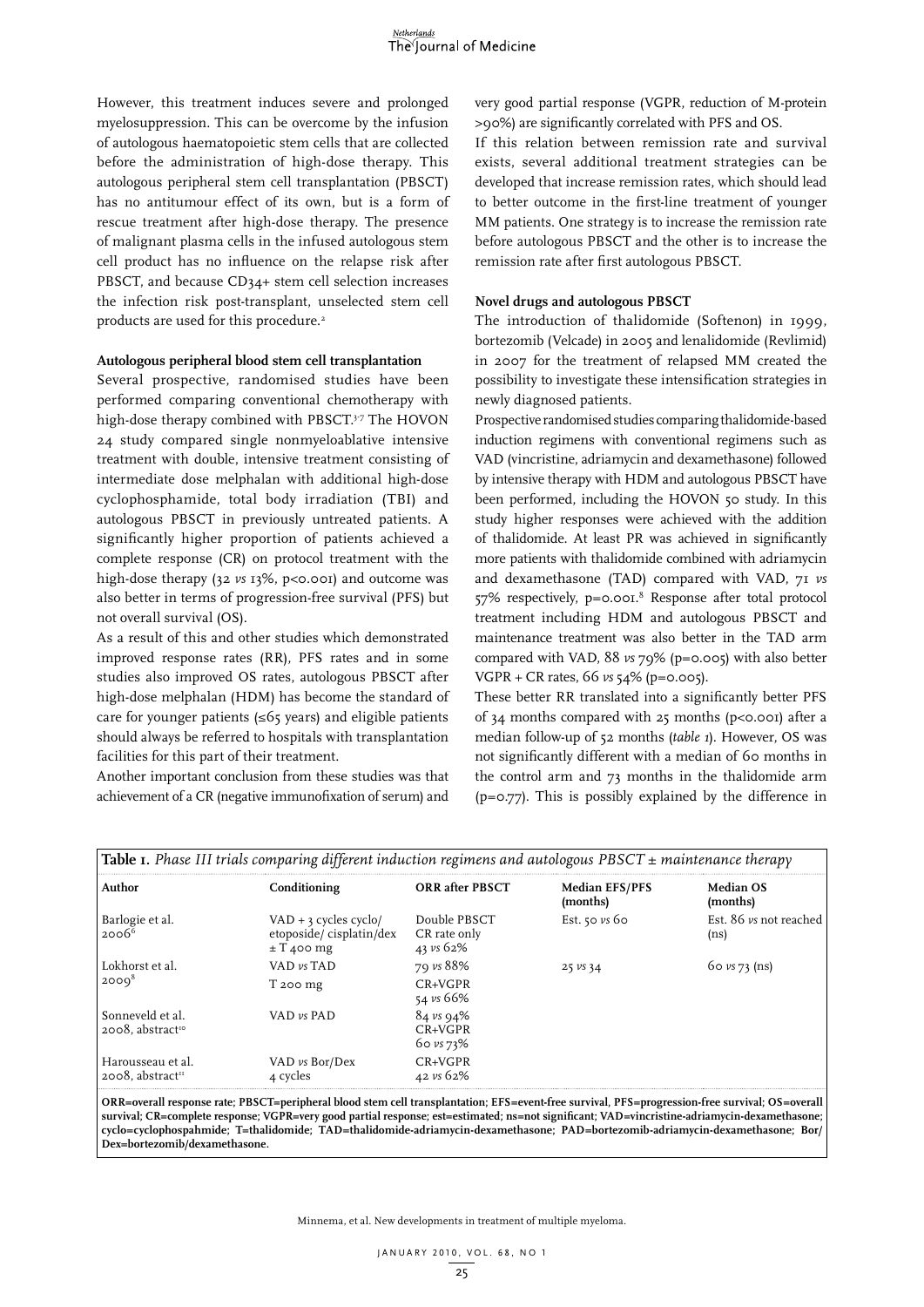survival after relapse. Relapsed patients who had received thalidomide had a median OS after relapse of 20 months *vs* 31 months (p=0.009) for the patients in the VAD arm.

Patients in the TAD arm had more neurological toxicity, mainly peripheral neuropathy, 31 *vs* 21% (p=0.008). With the use of low-molecular-weight heparin prophylaxis in patients receiving TAD, the incidence of venous thromboembolism was almost similar in both study arms, 8 *vs* 4%.

Comparable with the HOVON 50 study, also Barlogie *et al.* did not find any survival benefit in patients receiving additional thalidomide at induction, double autologous PBSCT, consolidation and maintenance therapy, despite increased RR and event-free survival (EFS) rates.9 This was also due to the shorter median survival after relapse of 1.1 years in the thalidomide arm compared with 2.7 years in the control group. Since this Total Therapy II schedule is very different from the treatment regimens applied in the Netherlands, these findings cannot be easily translated into our daily practice. However, the notion that long duration of thalidomide use in the induction regimen and also in maintenance treatment can be detrimental when treating a subsequent relapse in these patients, as was also found in the HOVON 50 study, is important.

In the HOVON 65 phase III study, bortezomib was studied in induction therapy combined with adriamycin and dexamethasone (PAD) compared with VAD induction and followed by autologous PBSCT and maintenance therapy. This seems to be an effective regimen with very high response rates  $(\geq PR)$  at interim analysis of the first 300 patients after HDM and autologous PBSCT of 92% in the PAD arm and 77% in the VAD arm (p=0.01) and CR rates of 15 *vs* 4% (p=0.05).10 These results confirm the results of the IFM 2005/01 trial which also demonstrated superiority of bortezomib in the induction regimen compared with VAD for response rates.<sup>11</sup> Data on PFS and survival are therefore eagerly awaited.

Because information on trials using lenalidomide in the induction regimen before autologous PBSCT is scarce, its use will be discussed in the section of patients >65 years. In conclusion, the introduction on thalidomide into the induction regimen before autologous PBSCT has proven benefit in response rates *and* PFS in randomised controlled trials. Therefore, thalidomide combined with (adriamycin and) dexamethasone is recommended as first-line therapy in the induction regimen of younger patients eligible for autologous PBSCT.

### **Treatment after autologous PBSCT**

Strategies exploring ways to increase remission rates after the first HDM and autologous PBSCT are: second HDM with autologous PBSCT within a few months after the first procedure, allogeneic SCT (see section on allogeneic SCT) or maintenance/consolidation therapy. Randomised trials have shown that double autologous PBSCT may increase PFS, but only in patients not having at least a VGPR after the first stem cell infusion.12,13 However, these trials were performed with the 'older' induction regimens, questioning its significance nowadays and there is no consensus regarding this strategy.

The goal of maintenance or consolidation therapy after HDM and autologous PBSCT is to improve the quality and duration of response, both of which should lead to a better survival. Interferon-α was used as maintenance therapy but meta-analysis of randomised trials showed a minimal benefit in survival and considering the costs and side effects of interferon treatment this approach has been abandoned.<sup>14</sup>

In 2006, the French IFM group published the 99-02 trial demonstrating that maintenance treatment with thalidomide 400 mg daily and pamidronate started two months after a double autologous PBSCT until disease progression improved overall survival compared with no maintenance or pamidronate therapy only.<sup>15</sup> After relapse, the one-year probability of survival was similar. In a sub-analysis of the study only patients who did not achieve a VGPR or CR benefited from the thalidomide maintenance suggesting an action of mostly tumour reduction, such as consolidation therapy, rather than a maintenance effect. In an Australian study thalidomide consolidation therapy of 200 mg daily for 12 months combined with prednisolone 50 mg on alternate days until disease progression compared with prednisolone therapy alone after single autologous PBSCT improved the PFS and OS rate at three years in the thalidomide arm.16 Also this effect was more pronounced in the no CR/VGPR group in a sub-analysis. Another study on thalidomide maintenance was recently retracted.<sup>17</sup>

In the HOVON 50 study there was no separate randomisation for maintenance treatment and patients who had induction treatment with VAD continued with interferon- $\alpha$  and patients with TAD induction with thalidomide 50 mg daily for two years. Therefore, a separate conclusion on the value of this maintenance treatment cannot be made.

In conclusion, maintenance therapy after autologous PBSCT may have benefit; however, the optimal duration and the effect once maximal response is achieved is currently unknown. Therefore, thalidomide maintenance therapy should not be given until relapse but possibly for a fixed period.

## **TREAT M ENT OF ELDERL Y PATIENTS AND PATIENTS NOT ELI G I B LE FOR H I GH- DOSE M EL P H ALAN**

The majority of patients diagnosed with MM will be older than 65 years and therefore ineligible for HDM. Until recently, the mainstay of treatment for these patients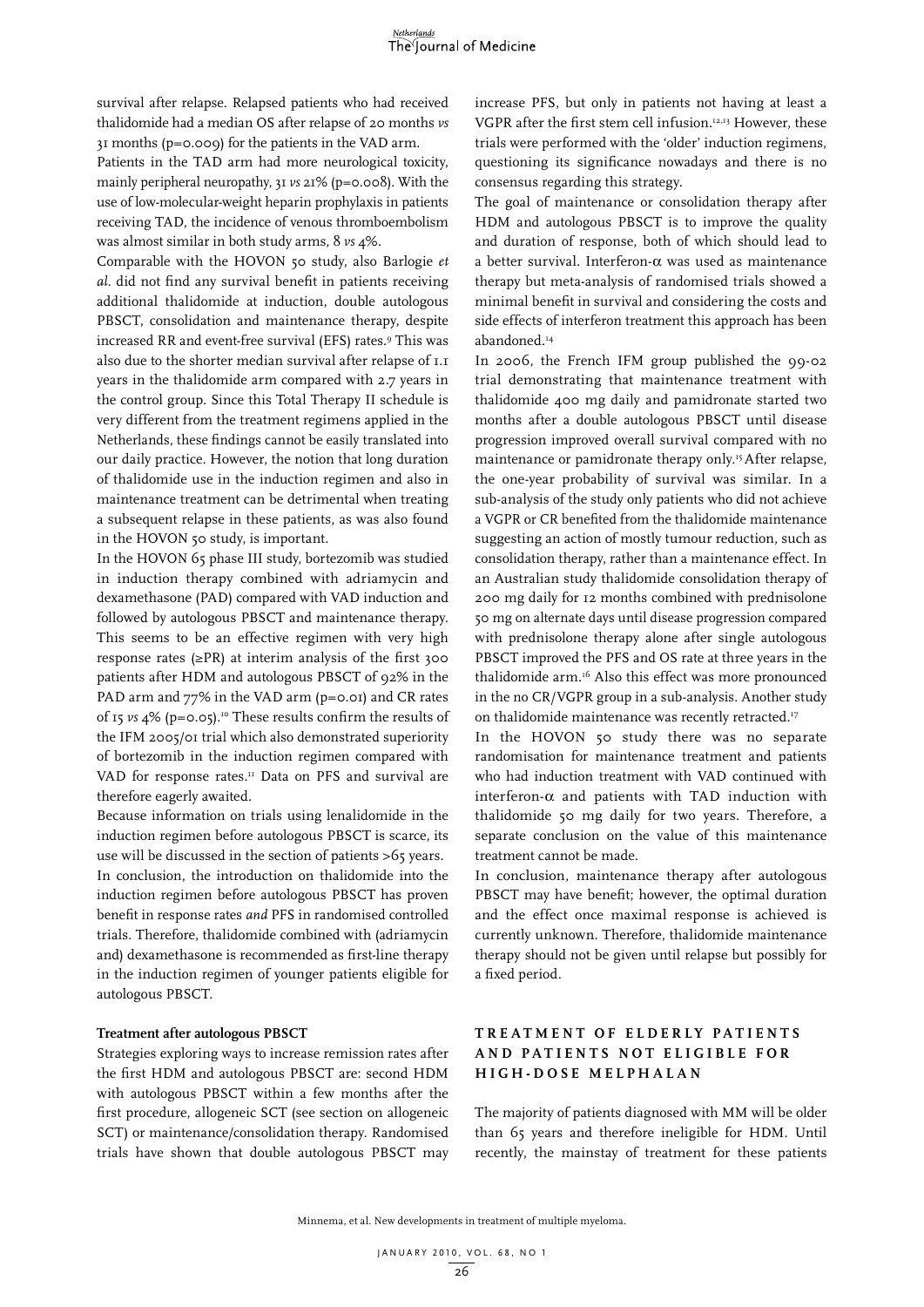was melphalan combined with prednisone (MP) or dexamethasone-based regimens. In the past few years, several trials showed important improvements in patient outcome by addition of novel agents to these regimens.

#### **Melphalan-prednisone based studies**

The IFM and the GIMEMA group published the first phase III studies that showed the superiority of adding thalidomide to MP (*table 2*). The GIMEMA trial compared six 4-weekly cycles of MP with MP-thalidomide (MPT) in patients between 60 and 85 years, using thalidomide continuously (100 mg/day) in the MPT regimen, followed by maintenance thalidomide of 100 mg until relapse.<sup>18</sup> Median follow-up was 38 months. The RR was significantly higher in patients treated with MPT compared with MP (69 *vs* 48%, p<0.001). In addition, CR and VGPR were significantly higher after MPT (29  $\nu$ s 11%, p<0.001). Although after MPT the PFS improved (median 22 *vs* 15 months, p=0.004), no difference was seen in OS (median 48 *vs* 45 months, p=0.79).

The IFM 99-06 trial did show improvement of survival using MPT *vs* MP.<sup>19</sup> In patients aged 65 to 75 years, twelve 6-week cycles of MPT were tested with dosages up to 400 mg thalidomide, *vs* the same MP regimen without thalidomide. There was no maintenance therapy in either arm. Median follow-up was 51.5 months. The RR was superior using MPT (76 *vs* 35%, p<0.0001) and even more importantly, the median OS improved from 33 months to 52 months (p=0.001). A trial also performed by IFM in an even older patient group, aged 75 to 89 years, confirmed the benefit of adding thalidomide in both RR and OS.<sup>20</sup> The Nordic study group and the HOVON 49 study also tested MP *vs* MPT. MP(T) therapy was continued until plateau and thalidomide maintenance was given in the MPT group in both studies. The Nordic group showed improvement in PFS, but not in OS. The HOVON 49 study, however, showed improvement in RR (66 *vs* 45%, p<0.001), median PFS (15 *vs* 11 months, p=0.002) as well as median OS (40 months  $\nu s$  31 months,  $p = 0.05$ ).<sup>21</sup>

In conclusion, addition of thalidomide to the MP regimen leads to clear improvement in responses and PFS. The beneficial effect on OS was demonstrated in three studies. As expected, the MPT regimen is more toxic than MP alone. An increased risk of thromboembolic events, which mainly occurs within the first four months of therapy, necessitates prophylactic anticoagulation with aspirin or low-molecular-weight heparin.<sup>22</sup> Furthermore, over 50% of patients develop peripheral neuropathy after prolonged use of thalidomide, although grade 3/4 neuropathy only arises in 2 to 9%.

Lenalidomide, an analogue of thalidomide, has demonstrated significant activity in relapsed and refractory MM patients in combination with dexamethasone<sup>23,24</sup> (see section on relapsed MM for further details). A phase II study from Italy combined lenalidomide with MP as first-line treatment in elderly patients (median age 71 years, range 57-77). Lenalidomide dosage was 5 or 10 mg per day, yielding a PR or better in 81% of patients, including 24% CR. The EFS and OS were 92 and 100% at one year, respectively.25 The results of a recently closed phase III trial testing MP *vs* MP with lenalidomide are awaited.

Lenalidomide is not registered for use as first-line treatment in the Netherlands and can only be given to newly diagnosed patients in the context of clinical trials.

After promising results in a phase II study, $26$  the Spanish PETHEMA group tested addition of bortezomib to MP (MPV) *vs* MP alone, in previously untreated elderly patients. As with thalidomide, also the addition of bortezomib resulted in a better RR of 71 *vs* 35% (p<0.001), and very good CR rates of 30 *vs* 4% (p<0.001).27 More importantly, MPV-treated patients had a better OS after a median follow-up of 16.3 months, hazard ratio 0.61 (p=0.008), but there was a higher rate of gastrointestinal symptoms, peripheral neuropathy and herpes zoster infections. It is recommended to use valacyclovir prophylaxis to prevent these herpes zoster reactivations with bortezomib use. This VISTA trial led to registration of MPV in first-line therapy for elderly patients not eligible for high-dose therapy and who cannot be treated with thalidomide due to comorbidity or side effects.

| <b>Table 2.</b> Phase III trials comparing MP vs MPT or MPV $\pm$ maintenance |                   |             |                                   |                                                                                                                                                |  |
|-------------------------------------------------------------------------------|-------------------|-------------|-----------------------------------|------------------------------------------------------------------------------------------------------------------------------------------------|--|
| Author                                                                        | <b>Treatment</b>  | ORR         | <b>Median PFS/EFS</b><br>(months) | <b>Median OS</b><br>(months)                                                                                                                   |  |
| Palumbo et al. $2008^{18}$                                                    | $MP \nu s \, MPT$ | 48 vs 69%   | I5 VS 22                          | 45 vs $48$ (ns)                                                                                                                                |  |
| Facon <i>et al.</i> 2007 <sup>19</sup>                                        | $MP \nu s \, MPT$ | 35 vs 76%   | $17.8$ vs $27.5$                  | 33 VS 52                                                                                                                                       |  |
| Hulin et al. 2009 <sup>20</sup>                                               | $MP \nu s \, MPT$ | 31 vs 62%   | $18.5$ vs 24.1                    | 29.IVS 44                                                                                                                                      |  |
| Wijermans et al. 2008,<br>abstract <sup>21</sup>                              | $MP \nu s \, MPT$ | 45 vs 66%   | $II$ $VS$ $IS$                    | $3I$ VS 40                                                                                                                                     |  |
| San Miguel et al. 2008 <sup>27</sup>                                          | $MP$ vs MPV       | 35 $vs$ 71% | $16.6 \text{ vs } 24$             | Not reached at 16.3 months<br>follow-up                                                                                                        |  |
|                                                                               |                   |             |                                   | ORR=overall response rate; EFS=event-free survival, PFS=progression-free survival; OS=overall survival; ns=not significant, MP=melphalan pred- |  |

**nisone; T=thalidomide; V=bortezomib.**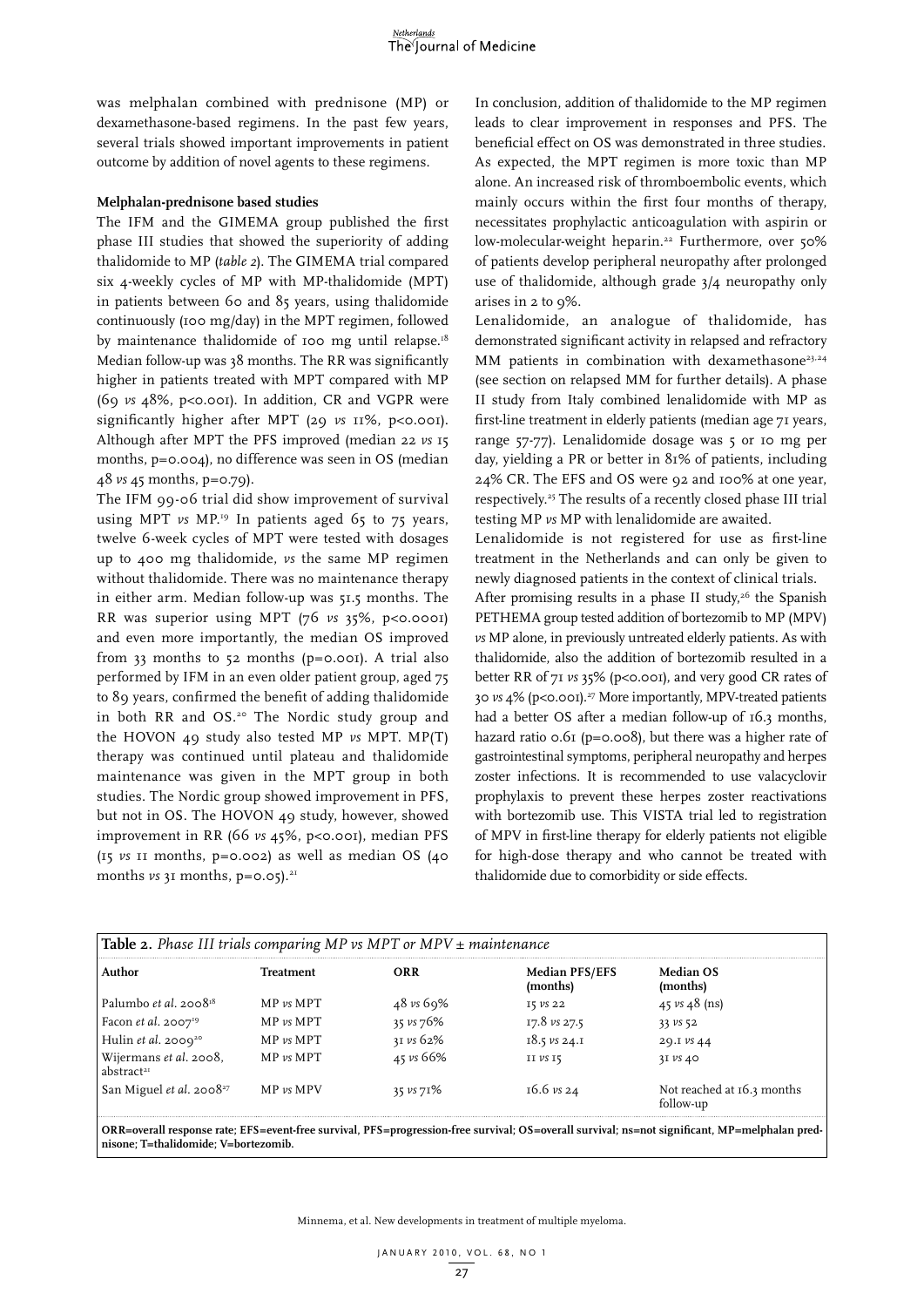#### **Dexamethasone-based regimens**

Dexamethasone is not commonly used in the treatment of elderly patients due to its high toxicity in this patient group. In a recent study by Ludwig *et al.*, MP was compared with thalidomide 50 to 400 mg daily combined with dexamethasone 40 mg on days 1-4 and 15-18 in even cycles and on days 1-4 in odd cycles.<sup>28</sup> Patients received nine cycles and responding patients underwent a second randomisation to maintenance treatment with thalidomide or interferon-α. The median age of the patients was 72 years (range 54 to 86) and 10% were older than 80 years. Although the TD arm resulted in a better RR of 68 *vs* 50% (p=0.002), the PFS was similar in both groups. However, median OS was significantly shorter in the TD group of 41.5 months compared with 49.4 months in the MP arm (p=0.024) due to more treatment-related deaths. Especially in elderly patients (>75 years) with a poor performance status, this dexamethasone regimen clearly resulted in higher toxicity and should be avoided.

This was also very recently demonstrated by Rajkumar *et al.* who included newly diagnosed patients without age limit in an open-label randomised phase III trial comparing lenalidomide 25 mg on days 1-21 in a 28-day cycle with high-dose dexamethasone or low-dose dexamethasone.<sup>29</sup> High-dose dexamethasone consisted of 40 mg on days 1-4, 9-12 and 17-20 or low-dose dexamethasone of 40 mg only once a week. The primary endpoint of the trial was response rate after four cycles of treatment. More than 50% of patients were  $\geq 65$  years, maximum age was 87 years. Comparable with the Ludwig trial, response rates were better in the high-dose group, 81 and 70% respectively (p=0.009), but OS was not. The one-year OS was 96% in the low-dose group compared with 87% in the high-dose group (p=0.0002) and this difference was even more pronounced in the patients >65 years, 94 and 83% respectively. Because of this difference in OS the study was stopped on the recommendation of the independent data monitoring committee and patients in the high-dose group were instructed to cross over.

The most common causes of treatment-related mortality (TRM) were venous thrombotic events despite prophylaxis (9 *vs* 2%), infection (7 *vs* 3%), and cardiac complications (11 *vs* 4%) in the high-dose and the low-dose group, respectively.

#### **Conclusion**

After years of absence of improvement in elderly MM patients, addition of novel agents to old regimens finally resulted in better patient outcome in elderly patients, however at the expense of an increase in side effects. Recently the new HOVON 87 elderly study opened, a phase III study comparing MPT *vs* MP-lenalidomide. Patients who cannot participate in this trial should be

treated with MPT, or MPV in those patients who cannot be treated with thalidomide.

#### **RELA P SE TREAT M ENT**

The introduction of thalidomide, lenalidomide, and bortezomib, used either as a single agent or in combination with other drugs, has improved the median survival of patients relapsing after autologous stem cell transplantation from one to two years after relapse.<sup>30</sup> No clear superiority of one novel agent over the other has been demonstrated in relapsed/refractory MM in the absence of a randomised study. In addition, because of patient heterogeneity it is difficult to directly compare the results of the different studies. Since thalidomide is recommended for use in first-line treatment, only lenalidomide and bortezomib are discussed.

#### **Lenalidomide**

Lenalidomide is an amino-substituted derivative of thalidomide, which has more potent biological activity. Richardson *et al.* showed that lenalidomide monotherapy was effective and well tolerated in relapsed/refractory patients who received a median of three prior regimens. The maximum tolerated dose was 25 mg and 29% of the patients obtained at least PR.31 Responses were also observed in thalidomide-exposed patients. In contrast to thalidomide, lenalidomide was associated with a low incidence of somnolence, rash, constipation, and peripheral polyneuropathy. Most common adverse events included neutropenia and thrombocytopenia, which were manageable with dose reduction or granulocyte colony stimulating factor (G-CSF) support. Single agent lenalidomide did not significantly increase the risk of venous thromboembolism. Other studies confirmed the effectiveness and good tolerability of single agent lenalidomide.32

#### **Lenalidomide-based combinations**

Laboratory studies demonstrated that dexamethasone enhances the antimyeloma effects of lenalidomide. Based on these preclinical data and results of single agent lenalidomide, two randomised phase III trials compared lenalidomide (25 mg on days 1-21 of a 28-day cycle) plus dexamethasone (40 mg on days 1-4, 9-12, and 17-20 for the first four cycles and thereafter 40 mg on days 1-4) with placebo plus dexamethasone in relapsed/refractory patients who had received a median of two previous therapies. Dimopoloulos *et al.* demonstrated superior efficacy of the study arm, in terms of higher overall RR (60.2 *vs* 24.0%, p<0.001), CR rate (15.9 *vs* 3.4%, p<0.001), and median OS (not reached and 20.6 months,  $p=0.03$ ).<sup>24</sup> In the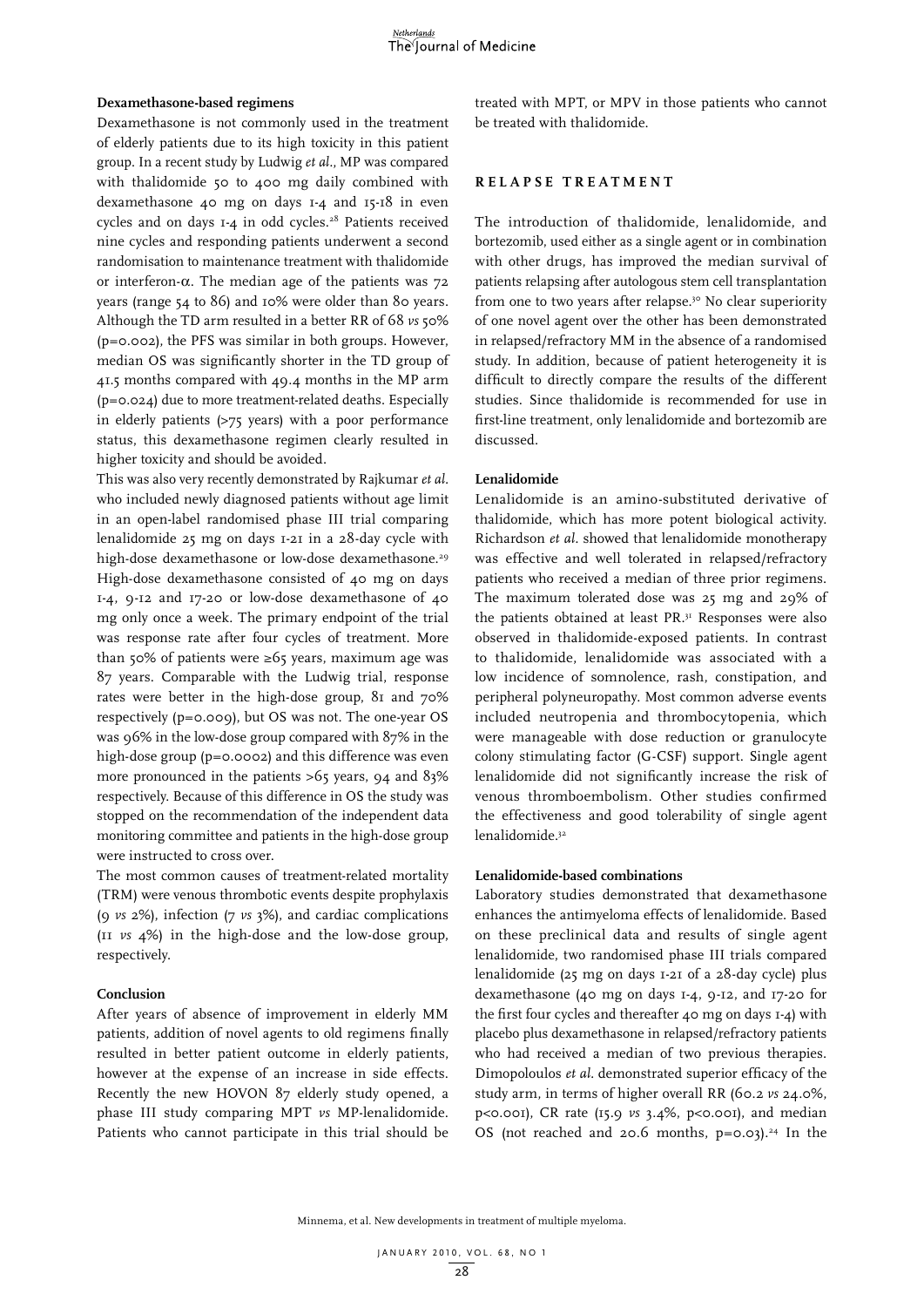other study by Weber comparable results were reported.<sup>23</sup> Adverse events associated with lenalidomide therapy were neutropenia, thrombocytopenia, and thromboembolic complications in both studies. The rate of grade 3 and 4 thromboembolic events varied between 11.4 and 14.7%, which is significantly higher when compared with lenalidomide monotherapy. Importantly, the introduction of prophylactic treatment with aspirin significantly reduced the rate of thromboembolic events induced by lenalidomide containing regimens.

To further improve efficacy of lenalidomide-based regimens, various other combinations have been studied. Lenalidomide in conjunction with adriamycin and dexamethasone (RAD) in refractory and relapsed patients resulted in a high response rate of 73% including 15% CR, with mainly haematological toxicity and infections as side effects.33

We recently demonstrated that the combination of low-dose oral cyclophosphamide and prednisone with lenalidomide has a remarkably high activity (CR in 14.3% and  $\ge$  minimal response in 64.3%) with good tolerability in relapsed patients who were refractory to lenalidomidedexamethasone combinations (van de Donk NWCJ *et al.*, BJH in press).

#### **Bortezomib monotherapy**

Several phase I and II studies have demonstrated that the potent reversible proteasome inhibitor bortezomib induces clinically significant responses with acceptable toxicity in relapsed/refractory MM.34,35 In a phase III randomised trial (APEX study) bortezomib was compared with high-dose dexamethasone in patients who relapsed after a median of two treatment regimens.<sup>36</sup> Bortezomib (1.3 mg/m<sup>2</sup>) was administered by intravenous bolus on days 1, 4, 8, 11 for 8 three-week cycles followed by treatment on days 1, 8, 15, and 22 for 3 five-week cycles. Dexamethasone (40 mg) was administered on days 1-4, 9-12, 17-20 for 4 five-week cycles, followed by treatment on days 1-4 for 5 four-week cycles. In the bortezomib group the RR was 38% including 6% CR, whereas it was  $18\%$  (<1% CR) in the dexamethasone group (p<0.001) One-year survival was 80 and 66% in the bortezomib and dexamethasone groups, respectively. Gastrointestinal events, herpes zoster infection, peripheral polyneuropathy, neutropenia, and thrombocytopenia were more common in the bortezomib-treated patients. Importantly, bortezomib was not associated with an elevated risk of deep venous thrombosis or pulmonary embolism. Bortezomib clearance is independent of renal function and dose adjustments are not required for patients with renal insufficiency. Various studies have shown that bortezomib or bortezomib-based combinations result in rapid responses independent of renal function and improvement of renal function with tolerability comparable with that seen in patients with normal renal function.<sup>37,38</sup>

#### **Bortezomib-based combinations**

Addition of dexamethasone to bortezomib treatment, in patients with relapsed/refractory MM who had progressive or stable disease during bortezomib monotherapy, resulted in improved responses without altering the type and incidence of adverse events.39

A phase III randomised clinical study tested the combination of bortezomib with or without pegylated liposomal doxorubicin (PLD; 30 mg/m<sup>2</sup> on day 4) in relapsed/refractory MM.40 A modest improvement in overall RR was observed when PLD was added; however, there was superior efficacy, in terms of longer median TTP (time to progression) (9.3 *vs* 6.5 months, p<0.001) and 15-month survival rate (76 *vs* 65%, p=0.03). The combination arm had higher incidences of neutropenia, thrombocytopenia, and gastrointestinal events.

### **Conclusion**

At the moment, there is no generally accepted standard treatment for relapsed patients. Choice of therapy depends on various factors including age, performance status, prior therapies, response to prior therapies, bone marrow reserve, presence of polyneuropathy, risk for thromboembolism, and renal function. Lenalidomide may be indicated in case of pre-existing peripheral neuropathy, or when a history of thromboembolism may contraindicate its use. On the other hand, bortezomib rapidly reduces tumour load in patients with renal insufficiency and is not associated with increased risk of thromboembolism. It is advised to combine both drugs with dexamethasone for higher efficacy. Prospective randomised studies are needed to determine the best salvage regimens.

## **ALLO G ENEI C STE M C ELL TRANS P LANTATION**

Allogeneic stem cell transplantation (allo-SCT) is probably the only treatment for MM with a curative potential due to the graft-*vs*-MM effect (GVM) which was proven by the achievement of sustained complete remissions by donor lymphocyte infusions (DLI) without any other therapy in patients with a relapse after allo-SCT.<sup>41</sup> Clinical responses to DLI after myeloablative and nonmyeloablative conditioning have been reported in up to 50% of patients, including 20% of patients with a CR. In several patients these CR lasted for more than ten years. Chemo-sensitive disease and the occurrence of chronic Graft versus Host Disease (cGvHD) were associated with response to DLI.42,43

The role of allo-SCT in MM, however, is debated due to the high mortality and morbidity related with this procedure. Even as part of first-line therapy with myeloablative conditioning the TRM exceeded 30% and survival was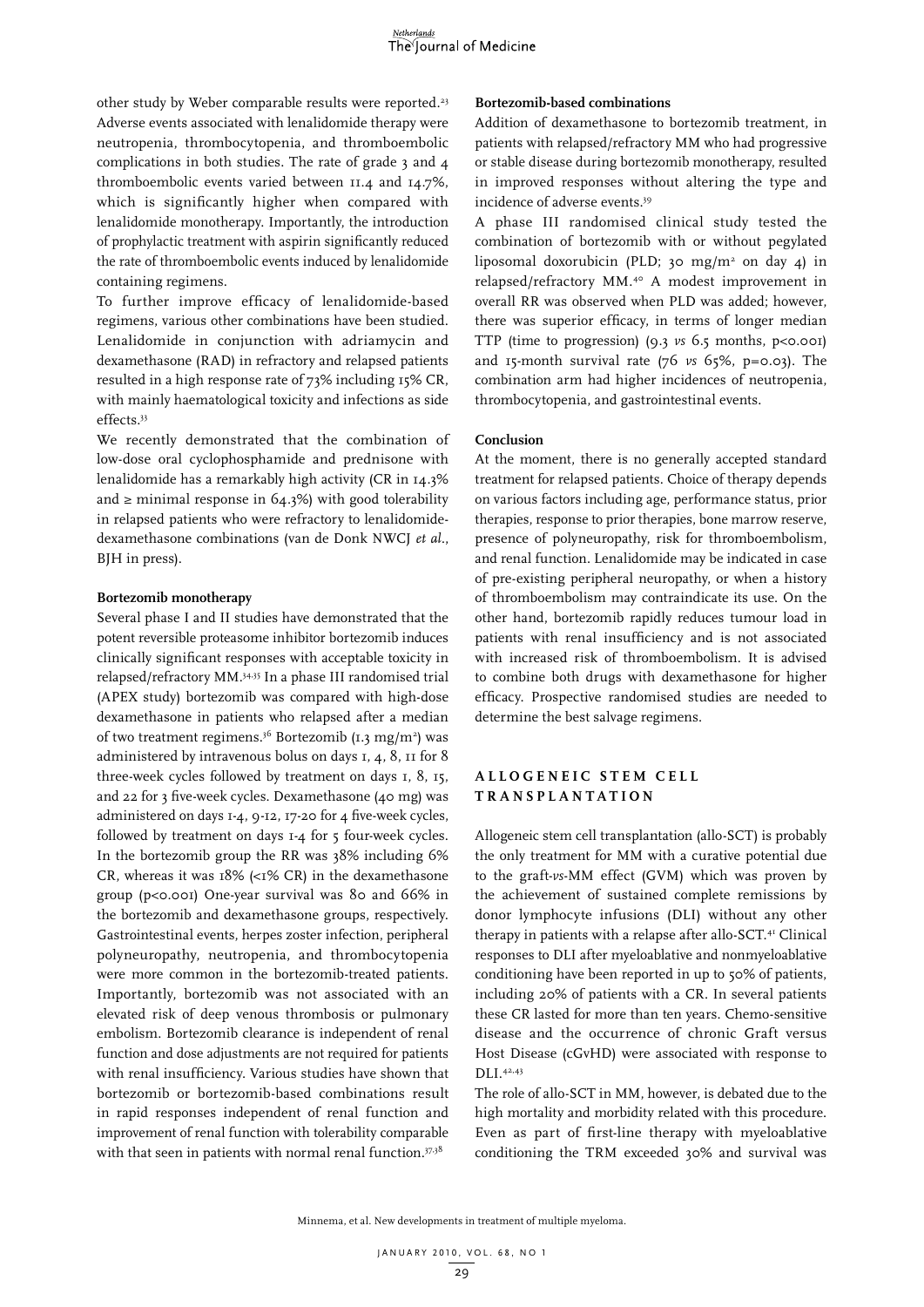inferior to a matched group of patients receiving HDM with autologous PBSCT.44

#### **Reduced intensity conditioning**

The initial promising results of transplantations with reduced intensity conditioning (RIC) renewed the interest in allo-SCT as a treatment option. The pioneering studies were performed by the Seattle group who showed that donor engraftment could be achieved with the combination of low-dose TBI only (2 Gy) and high-dose immune suppressive drugs cyclosporine and mycophenolic acid.<sup>45</sup> They introduced the strategy of an autologous PBSCT followed two to four months later by a RIC allograft. In 52 patients treated with this tandem modality, a CR was achieved in 48% of patients and PFS and OS at 48 months were 48 and 69% respectively. A wide variety of conditioning regimens for MM have since been pioneered and in a previous review 26 different conditioning schemes with and without T cell depletion were identified.46 No definite conclusions could be drawn from these studies but the best outcome after RIC was seen in those patients transplanted in first remission with less than two previous autologous PBSCT. Post transplant factors for prolonged PFS were achievement of CR and the occurrence of chronic GvHD.

## **Prospective studies of RIC allo-SCT as part of first-line therapy**

The definite value of allo-SCT should be determined by prospective phase III studies with newly diagnosed patients that include a donor *vs* no donor comparison. Three such studies have been published. In the French IFM study, patients with an HLA-identical sibling donor and high-risk MM defined by B2 microglobulin >3 mg/l and deletion of chromosome 13 were candidates for autologous PBSCT followed by RIC allo-SCT ('auto-allo') with busulfan, fludarabine and a 5-day course of antithymocyte globulin (ATG).47 Patients without a sibling donor were treated with double autologous PBSCT ('double auto'). The intentionto-treat analysis showed no significant difference in event-free survival (EFS) and OS. A major drawback of this study was the use of high-dose ATG included in the conditioning which resulted in profound *in vivo* T-cell depletion. The beneficial effects of this *in vivo* T-cell depletion are the low incidence of acute and chronic GvHD, the detrimental effect is the elimination of the desired GvM effect.

Also the Spanish PETHEMA study could not find a difference in EFS and OS between patients receiving a 'double auto' PBSCT compared with patients treated with 'auto-allo' SCT, despite higher response rates in the 'auto-allo'group.48 A more positive result was published by Bruno *et al.*49 In this study, 58 patients with an HLA identical sibling donor assigned to be treated with

'auto-allo' (conditioning low-dose TBI only) not only achieved more CR but also significantly prolonged EFS and OS as compared with the 59 patients assigned to be treated with the 'double auto' arm. Limitations of this study were the small number of patients and the relative inferior outcome of the double autologous PBSCT arm. What is encouraging is that the TRM of RIC allo-SCT in the upfront setting was strongly reduced to 11%. However, these studies cannot be compared due to differences in patient selection and conditioning regimens. A more definite conclusion about the role of allo-SCT in MM may come from two other prospective donor *vs* no donor studies with larger groups of patients in both arms that were performed by HOVON and the European Group for Blood & Marrow Transplantation (EBMT). In the HOVON 54 study patients with an HLA identical sibling donor could proceed to RIC allo-SCT between two and six months after HDM and autologous PBSCT. On the basis of an intentionto-treat analysis no difference in PFS and OS was found during an interim analysis that included 126 patients with a donor and 141 patients without a donor. The final analysis of both studies, expected in 2010, has to be awaited for definite conclusion. Until that time, allo-SCT should be offered to patients only in the context of clinical studies, such as the HOVON 76 study.

Treatment with allo-SCT is also possible for relapsed patients with chemo-sensitive disease.<sup>50</sup> However, no good-quality prospective clinical studies exist and therefore HOVON will start a randomised phase II trial in the near future for patients who relapsed after autologous PBSCT.

### **G ENERAL C ON C L U SION**

After years of relative stagnation in the treatment of MM, much progress is now being made. For younger patients the introduction of autologous PBSCT has been important and all patient groups have benefitted from the introduction of novel drugs.<sup>51</sup> The use of these drugs has moved from the relapsed setting to the front-line setting and also combinations with the older chemotherapeutic drugs can be very active. Developments in the treatment will not stop here and already new drugs are being tested in relapsed MM patients. Therefore it is very important to try to include patients in clinical trials which hopefully will again lead to further improvement in the prognosis for MM patients.

### **REFEREN C ES**

1. Brenner H, Gondos A, Pulte D. Recent major improvement in long-term survival of younger patients with multiple myeloma. Blood. 2008;111:2521-6.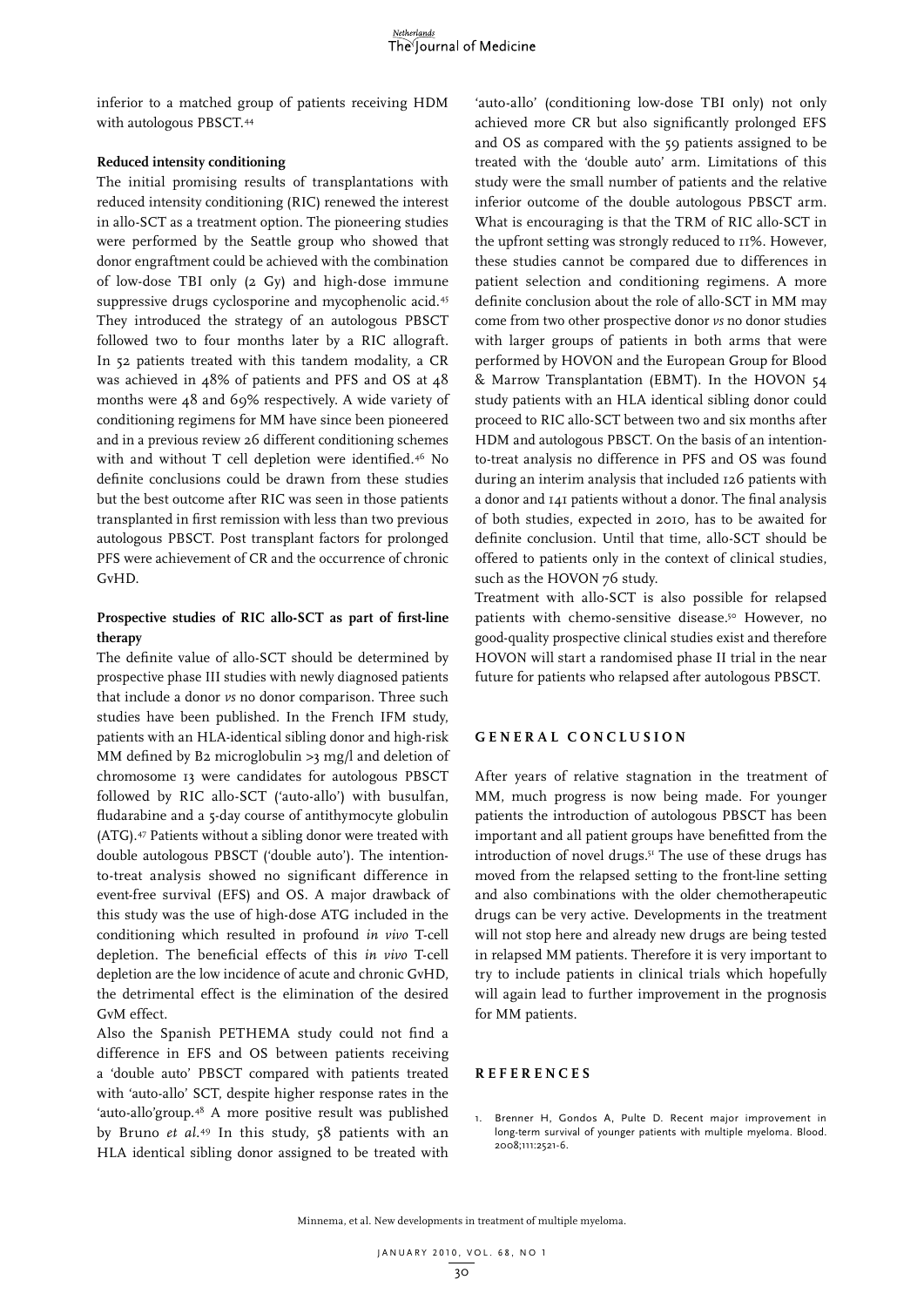- 2. Bourhis JH, Bouko Y, Koscielny S, et al. Relapse risk after autologous transplantation in patients with newly diagnosed myeloma is not related with infused tumor cell load and the outcome is not improved by CD34+ cell selection: long term follow-up of an EBMT phase III randomized study. Haematologica. 2007;92:1083-90.
- 3. Attal M, Harousseau JL, Stoppa AM, et al. A prospective, randomized trial of autologous bone marrow transplantation and chemotherapy in multiple myeloma. Intergroupe Francais du Myelome. N Engl J Med. 1996;335:91-7.
- 4. Child JA, Morgan GJ, Davies FE, et al. High-dose chemotherapy with hematopoietic stem-cell rescue for multiple myeloma. N Engl J Med. 2003;348:1875-83.
- Blade J, Rosinol L, Sureda A, et al. High-dose therapy intensification compared with continued standard chemotherapy in multiple myeloma patients responding to the initial chemotherapy: long-term results from a prospective randomized trial from the Spanish cooperative group PETHEMA. Blood. 2005;106:3755-9.
- 6. Barlogie B, Kyle RA, Anderson KC, et al. Standard chemotherapy compared with high-dose chemoradiotherapy for multiple myeloma: final results of phase III US Intergroup Trial S9321. J Clin Oncol. 2006;24:929-36.
- Sonneveld P, van der Holt B, Segeren CM, et al. Intermediate-dose melphalan compared with myeloablative treatment in multiple myeloma: long-term follow-up of the Dutch Cooperative Group HOVON 24 trial. Haematologica. 2007;92:928-35.
- 8. Lokhorst HM, van der Holt B, Zweegman S, Vellenga E, Croockewit S, et al. for Dutch-Belgian HOVON. A randomized phase III study on the effect of thalidomide combined with adriamycin, dexamethasone (TAD) and high dose melphalan followed by thalidomide maintenance in patients with multiple myeloma. Online prepublished: 2009, Oct. 30.
- 9. Barlogie B, Tricot G, Anaissie E, et al. Thalidomide and hematopoietic-cell transplantation for multiple myeloma. N Engl J Med. 2006;354:1021-30.
- 10. Sonneveld P, van der Holt B, Schmidt-Wolf I, et al. First analysis of HOVON-65/GMMG-HD4 randomized phase III trial comparing bortezomib, adriamycin, dexamethasone (PAD) vs VAD as induction treatment prior to high dose melphalan in patients with newly diagnosed Multiple Myeloma [abstract]. Blood. 2008;112:653.
- 11. Harousseau JL, Mathiot T, Attal M. Bortezomib/dexamethasone versus VAD as induction prior to autologous stem cell transplantation (ASCT) in previously untreated Multiple Myeloma (MM) [abstract]. J Clin Oncol. 2008;26:15S.
- 12. Attal M, Harousseau JL, Facon T, et al. Single versus double autologous stem-cell transplantation for multiple myeloma. N Engl J Med. 2003;349:2495-502.
- 13. Cavo M, Tosi P, Zamagni E, et al. Prospective, randomized study of single compared with double autologous stem-cell transplantation for multiple myeloma: Bologna 96 clinical study. J Clin Oncol. 2007;25:2434-41.
- 14. Myeloma Trialists' Collaborative Group. Interferon as therapy for multiple myeloma: an individual patient data overview of 24 randomized trials and 4012 patients. Br J Haematol. 2001;113:1020-34.
- 15. Attal M, Harousseau JL, Leyvraz S, et al. Maintenance therapy with thalidomide improves survival in patients with multiple myeloma. Blood. 2006;108:3289-94.
- 16. Spencer A, Prince HM, Roberts AW, et al. Consolidation therapy with low-dose thalidomide and prednisolone prolongs the survival of multiple myeloma patients undergoing a single autologous stem-cell transplantation procedure. J Clin Oncol. 2009;27:1788-93.
- 17. Abdelkefi A, Ladeb S, Torjman L, et al. Single autologous stem-cell transplantation followed by maintenance therapy with thalidomide is superior to double autologous transplantation in multiple myeloma: results of a multicenter randomized clinical trial. Blood. 2008;111:1805-10.
- 18. Palumbo A, Bringhen S, Liberati AM, et al. Oral melphalan, prednisone, and thalidomide in elderly patients with multiple myeloma: updated results of a randomized controlled trial. Blood. 2008;112:3107-14.
- 19. Facon T, Mary JY, Hulin C, et al. Melphalan and prednisone plus thalidomide versus melphalan and prednisone alone or reduced-intensity autologous stem cell transplantation in elderly patients with multiple myeloma (IFM 99-06): a randomised trial. Lancet. 2007;370:1209-18.
- 20. Hulin C, Facon T, Rodon P, et al. Efficacy of melphalan and prednisone plus thalidomide in patients older than 75 years with newly diagnosed multiple myeloma: IFM 01/01 trial. J Clin Oncol. 2009;27:3664-70.
- 21. Wijermans P, Schaafsma MR, van Norden Y, et al. Melphalan + prednisone versus melphalan + prednisone + thalidomide in induction therapy for multiple myeloma in elderly patients: final analysis of the Dutch Cooperative Group HOVON 49 Study [abstract]. Blood. 2008;112:649.
- 22. Palumbo A, Rajkumar SV, Dimopoulos MA, et al. Prevention of thalidomide- and lenalidomide-associated thrombosis in myeloma. Leukemia. 2008;22:414-23.
- 23. Weber DM, Chen C, Niesvizky R, et al. Lenalidomide plus dexamethasone for relapsed multiple myeloma in North America. N Engl J Med. 2007;357:2133-42.
- 24. Dimopoulos M, Spencer A, Attal M, et al. Lenalidomide plus dexamethasone for relapsed or refractory multiple myeloma. N Engl J Med. 2007;357:2123-32.
- 25. Palumbo A, Falco P, Corradini P, et al. Melphalan, prednisone, and lenalidomide treatment for newly diagnosed myeloma: a report from the GIMEMA--Italian Multiple Myeloma Network. J Clin Oncol. 2007;25:4459-65.
- 26. Mateos MV, Hernandez JM, Hernandez MT, et al. Bortezomib plus melphalan and prednisone in elderly untreated patients with multiple myeloma: updated time-to-events results and prognostic factors for time to progression. Haematologica. 2008;93:560-5.
- 27. San Miguel JF, Schlag R, Khuageva NK, et al. Bortezomib plus melphalan and prednisone for initial treatment of multiple myeloma. N Engl J Med. 2008;359:906-17.
- 28. Ludwig H, Hajek R, Tothova E, et al. Thalidomide-dexamethasone compared with melphalan-prednisolone in elderly patients with multiple myeloma. Blood. 2009;113:3435-42.
- 29. Rajkumar SV, Jacobus S, Callander NS, et al. Lenalidomide plus high-dose dexamethasone versus lenalidomide plus low-dose dexamethasone as initial therapy for newly diagnosed multiple myeloma: an open-label randomised controlled trial. Lancet Oncol. 2009; online prepublisehd Oct. 30.
- 30. Kumar SK, Rajkumar SV, Dispenzieri A, et al. Improved survival in multiple myeloma and the impact of novel therapies. Blood. 2008;111:2516-20.
- 31. Richardson PG, Schlossman RL, Weller E, et al. Immunomodulatory drug CC-5013 overcomes drug resistance and is well tolerated in patients with relapsed multiple myeloma. Blood. 2002;100:3063-7.
- 32. Richardson PG, Blood E, Mitsiades CS, et al. A randomized phase 2 study of lenalidomide therapy for patients with relapsed or relapsed and refractory multiple myeloma. Blood. 2006;108:3458-64.
- 33. Knop S, Gerecke C, Liebisch P, et al. Lenalidomide, adriamycin, and dexamethasone (RAD) in patients with relapsed and refractory multiple myeloma: a report from the German Myeloma Study Group DSMM (Deutsche Studiengruppe Multiples Myelom). Blood. 2009;113:4137-43.
- 34. Orlowski RZ, Stinchcombe TE, Mitchell BS, et al. Phase I trial of the proteasome inhibitor PS-341 in patients with refractory hematologic malignancies. J Clin Oncol. 2002;20:4420-7.
- 35. Richardson PG, Barlogie B, Berenson J, et al. A phase 2 study of bortezomib in relapsed, refractory myeloma. N Engl J Med. 2003;348:2609-17.
- 36. Richardson PG, Sonneveld P, Schuster MW, et al. Bortezomib or high-dose dexamethasone for relapsed multiple myeloma. N Engl J Med. 2005;352:2487-98.
- 37. Jagannath S, Barlogie B, Berenson JR, et al. Bortezomib in recurrent and/ or refractory multiple myeloma. Initial clinical experience in patients with impaired renal function. Cancer. 2005;103:1195-1200.
- 38. San-Miguel JF, Richardson PG, Sonneveld P, et al. Efficacy and safety of bortezomib in patients with renal impairment: results from the APEX phase 3 study. Leukemia. 2008;22:842-9.
- 39. Jagannath S, Richardson PG, Barlogie B, et al. Bortezomib in combination with dexamethasone for the treatment of patients with relapsed and/ or refractory multiple myeloma with less than optimal response to bortezomib alone. Haematologica. 2006;91:929-34.